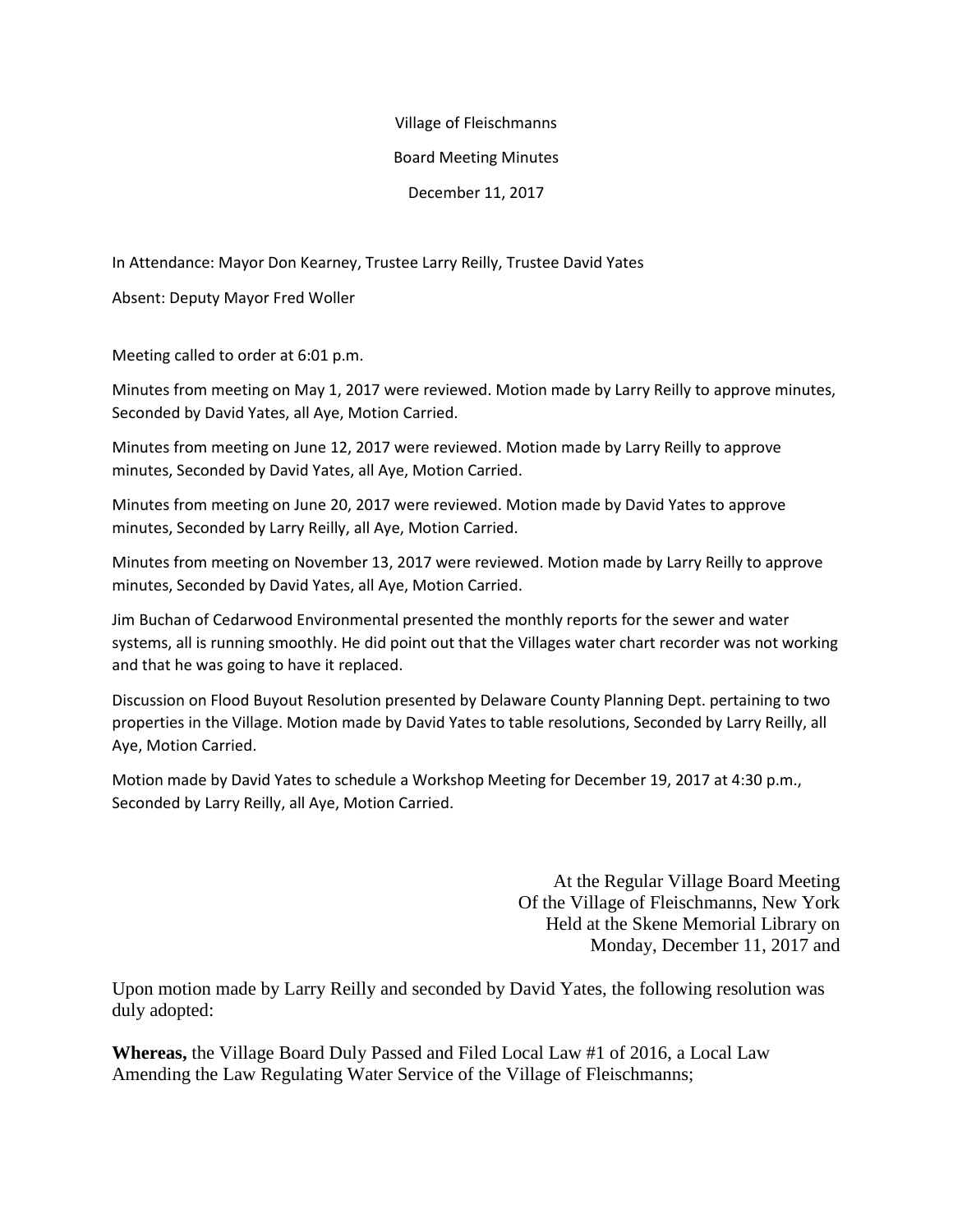**Whereas,** Such Law Sets Forth a Schedule of Charges, Fees, and Rates Under Exhibit A Entitled "Village of Fleischmanns Water Rates 2016;"

**Whereas,** Such Law Provides Under Section 10 Line 6 that "Charges, Fees, And Rates May be Altered by Resolution of the Village Board from Time to Time as Required to Pay for Operation, Maintenance, and General Upkeep of the Water System."

**Therefore,** the Village Board Resolves to Replace The Existing Schedule of Charges, Fees, and Rates in Exhibit A of Local Law #1 of 2016 for all Water Billing as of January 1, 2018 with the Attached Schedule of Charges Entitled "Village of Fleischmanns Water Rates 2018;"

Dated: December 11, 2017

State of New York ) )ss: County of Delaware )

I, Todd Pascarella, Village Clerk of the Village of Fleischmanns, New York, do hereby certify that the foregoing is a true & correct transcript of a resolution adopted by the Board of Trustees of the Village of Fleischmanns, New York on December 11, 2017 and the whole thereof.

> ------------------------------------------------- Todd Pascarella, Village Clerk Village of Fleischmanns

Motion made by Larry Reilly to adopt the above resolution. Motion seconded by David Yates. Larry Reilly – Aye, David Yates – Aye, Don Kearney – Aye, Fred Woller - Absent . Motion Carried, Resolution Adopted.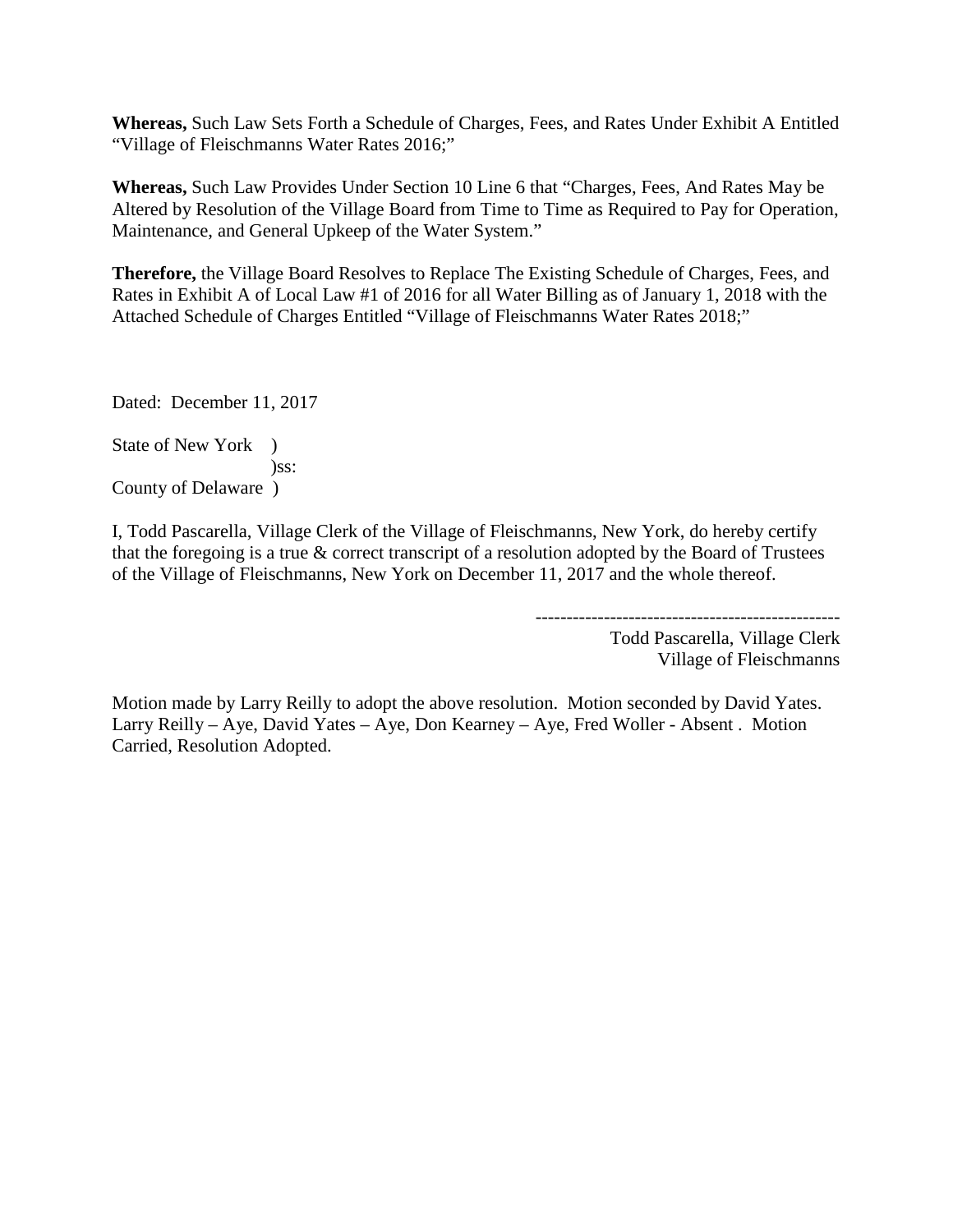|                                                                                                                                                                                                                   |                                                                                                             |  |                           |  | Village of Fleischmanns                                                                                     |                    |                     |  |  |  |
|-------------------------------------------------------------------------------------------------------------------------------------------------------------------------------------------------------------------|-------------------------------------------------------------------------------------------------------------|--|---------------------------|--|-------------------------------------------------------------------------------------------------------------|--------------------|---------------------|--|--|--|
|                                                                                                                                                                                                                   |                                                                                                             |  |                           |  | Water Rates 2018                                                                                            |                    |                     |  |  |  |
|                                                                                                                                                                                                                   |                                                                                                             |  |                           |  |                                                                                                             |                    |                     |  |  |  |
| <b>Charges for Replacement of Frozen Water Meters</b>                                                                                                                                                             |                                                                                                             |  |                           |  |                                                                                                             |                    |                     |  |  |  |
|                                                                                                                                                                                                                   |                                                                                                             |  |                           |  |                                                                                                             |                    |                     |  |  |  |
|                                                                                                                                                                                                                   |                                                                                                             |  |                           |  | ***All Charges for Replacing Frozen Meters are in Addition to the Hourly Labor Charge for the Time          |                    |                     |  |  |  |
|                                                                                                                                                                                                                   |                                                                                                             |  |                           |  | Necessary to Replace the Meter, with a Minumim Charge of 1 Hour***                                          |                    |                     |  |  |  |
|                                                                                                                                                                                                                   |                                                                                                             |  |                           |  |                                                                                                             |                    |                     |  |  |  |
|                                                                                                                                                                                                                   | Meter Size                                                                                                  |  | <b>Replacement Charge</b> |  |                                                                                                             |                    |                     |  |  |  |
| А.                                                                                                                                                                                                                | 5/8"                                                                                                        |  | \$245.00 plus Labor       |  |                                                                                                             |                    |                     |  |  |  |
| В.                                                                                                                                                                                                                | 3/4"                                                                                                        |  | \$245.00 plus Labor       |  |                                                                                                             |                    |                     |  |  |  |
| C.                                                                                                                                                                                                                | $1^{\rm n}$                                                                                                 |  | \$440.00 plus Labor       |  |                                                                                                             |                    |                     |  |  |  |
| D.                                                                                                                                                                                                                | 11/2"                                                                                                       |  | \$560.00 plus Labor       |  |                                                                                                             |                    |                     |  |  |  |
| Ε.                                                                                                                                                                                                                | $2^0$                                                                                                       |  | \$850.00 plus Labor       |  |                                                                                                             |                    |                     |  |  |  |
|                                                                                                                                                                                                                   |                                                                                                             |  |                           |  |                                                                                                             |                    |                     |  |  |  |
|                                                                                                                                                                                                                   |                                                                                                             |  |                           |  | Installation/Removal Charges                                                                                |                    |                     |  |  |  |
|                                                                                                                                                                                                                   |                                                                                                             |  |                           |  |                                                                                                             |                    |                     |  |  |  |
|                                                                                                                                                                                                                   |                                                                                                             |  |                           |  | ***Outside of Normal Village Working Hours, Hourly Labor Rates Will Also Apply, With a Minimum              |                    |                     |  |  |  |
| Charge of 1 Hour***                                                                                                                                                                                               |                                                                                                             |  |                           |  |                                                                                                             |                    |                     |  |  |  |
|                                                                                                                                                                                                                   |                                                                                                             |  |                           |  |                                                                                                             |                    |                     |  |  |  |
|                                                                                                                                                                                                                   | Service Performed                                                                                           |  |                           |  | Charge                                                                                                      |                    |                     |  |  |  |
| А.                                                                                                                                                                                                                | Turning Water On at Curb                                                                                    |  |                           |  | \$100.00                                                                                                    |                    |                     |  |  |  |
| В.                                                                                                                                                                                                                | Turning Water Off at Curb                                                                                   |  |                           |  | \$100.00                                                                                                    |                    |                     |  |  |  |
| C.                                                                                                                                                                                                                | Reconnecting Water Meter<br>Removing Water Meter                                                            |  |                           |  | \$100.00                                                                                                    |                    |                     |  |  |  |
| D.                                                                                                                                                                                                                |                                                                                                             |  |                           |  | \$100.00                                                                                                    |                    |                     |  |  |  |
|                                                                                                                                                                                                                   |                                                                                                             |  |                           |  |                                                                                                             |                    |                     |  |  |  |
|                                                                                                                                                                                                                   |                                                                                                             |  |                           |  | Water Usage Rates Per Quarter                                                                               |                    |                     |  |  |  |
|                                                                                                                                                                                                                   |                                                                                                             |  |                           |  |                                                                                                             |                    |                     |  |  |  |
|                                                                                                                                                                                                                   | Water Use (CF/Quarter)                                                                                      |  |                           |  |                                                                                                             |                    | Rate (\$/100 CF)    |  |  |  |
| А.                                                                                                                                                                                                                | For 0 to 100 Cubic Feet (Cu. Ft.) of Water                                                                  |  |                           |  |                                                                                                             |                    | \$0.16 per Cu. Ft.  |  |  |  |
| В.                                                                                                                                                                                                                | For Each Additional 100 Cu. Ft. up to 800 Cu. Ft.<br>For Each Additional 100 Cu. Ft. up to 2,500 Cu. Ft.    |  |                           |  |                                                                                                             |                    | \$1.85              |  |  |  |
| C.                                                                                                                                                                                                                |                                                                                                             |  |                           |  |                                                                                                             |                    | \$2.00              |  |  |  |
| D.<br>Ε.                                                                                                                                                                                                          | For Each Additional 100 Cu. Ft. up to 5,000 Cu. Ft.<br>For Each Additional 100 Cu. Ft. up to 10,000 Cu. Ft. |  |                           |  |                                                                                                             |                    | \$5.10<br>\$5.80    |  |  |  |
| F.                                                                                                                                                                                                                |                                                                                                             |  |                           |  |                                                                                                             |                    | \$6.10              |  |  |  |
| G.                                                                                                                                                                                                                | For Each Additional 100 Cu. Ft. Above 10,000 Cu. Ft.<br>Capital Improvement & Maintenance Fee               |  |                           |  |                                                                                                             |                    | \$31.00 per Quarter |  |  |  |
|                                                                                                                                                                                                                   |                                                                                                             |  |                           |  |                                                                                                             |                    |                     |  |  |  |
|                                                                                                                                                                                                                   |                                                                                                             |  |                           |  |                                                                                                             |                    |                     |  |  |  |
| Water Meter Rental Charges per Quarter                                                                                                                                                                            |                                                                                                             |  |                           |  |                                                                                                             |                    |                     |  |  |  |
|                                                                                                                                                                                                                   | Meter Size                                                                                                  |  | Water Meter Rate          |  |                                                                                                             | Charge per Quarter |                     |  |  |  |
| А.                                                                                                                                                                                                                | 5/8"                                                                                                        |  | 2                         |  | \$15.00                                                                                                     |                    |                     |  |  |  |
| В.                                                                                                                                                                                                                | 3/4"                                                                                                        |  | 1                         |  | \$21.00                                                                                                     |                    |                     |  |  |  |
| C.                                                                                                                                                                                                                | 1"                                                                                                          |  | З                         |  | \$32.00                                                                                                     |                    |                     |  |  |  |
| D.                                                                                                                                                                                                                | 11/2"                                                                                                       |  | 4                         |  | \$48.00                                                                                                     |                    |                     |  |  |  |
| Ε.                                                                                                                                                                                                                | 2"                                                                                                          |  | 5                         |  | \$55.00                                                                                                     |                    |                     |  |  |  |
|                                                                                                                                                                                                                   |                                                                                                             |  |                           |  |                                                                                                             |                    |                     |  |  |  |
|                                                                                                                                                                                                                   |                                                                                                             |  |                           |  |                                                                                                             |                    |                     |  |  |  |
| The Penalty for Late Fees is Assessed at the Rate of 10% per Quarter Compounded Quarterly.<br>A Fee of \$30.00 Plus Certified Mail Charge will be Added to Bills For the Delivery of Each Notice of Late Payment. |                                                                                                             |  |                           |  |                                                                                                             |                    |                     |  |  |  |
| A Fee of \$25,00 will be Added to Bills for the Delivery of Each Shut-Off Notice.                                                                                                                                 |                                                                                                             |  |                           |  |                                                                                                             |                    |                     |  |  |  |
|                                                                                                                                                                                                                   |                                                                                                             |  |                           |  | An Application Fee of \$300 Shall Apply to All New Connections to the Water System.                         |                    |                     |  |  |  |
|                                                                                                                                                                                                                   |                                                                                                             |  |                           |  | ***Labor for Service other than Ordinary Removal/Installation of Meters and Turning On/Off Service Shall be |                    |                     |  |  |  |
|                                                                                                                                                                                                                   |                                                                                                             |  |                           |  | Billed to Customer at a Rate of \$60.00/hour during Normal Village Working Hours and \$120.00/Hour Outside  |                    |                     |  |  |  |
|                                                                                                                                                                                                                   | of Normal Village Working Hours.                                                                            |  |                           |  |                                                                                                             |                    |                     |  |  |  |
|                                                                                                                                                                                                                   |                                                                                                             |  |                           |  | Normal Village Working Hours are 7:00 a.m. to 4:00 p.m. Monday through Friday Excluding Holidays. ***       |                    |                     |  |  |  |
|                                                                                                                                                                                                                   |                                                                                                             |  |                           |  |                                                                                                             |                    |                     |  |  |  |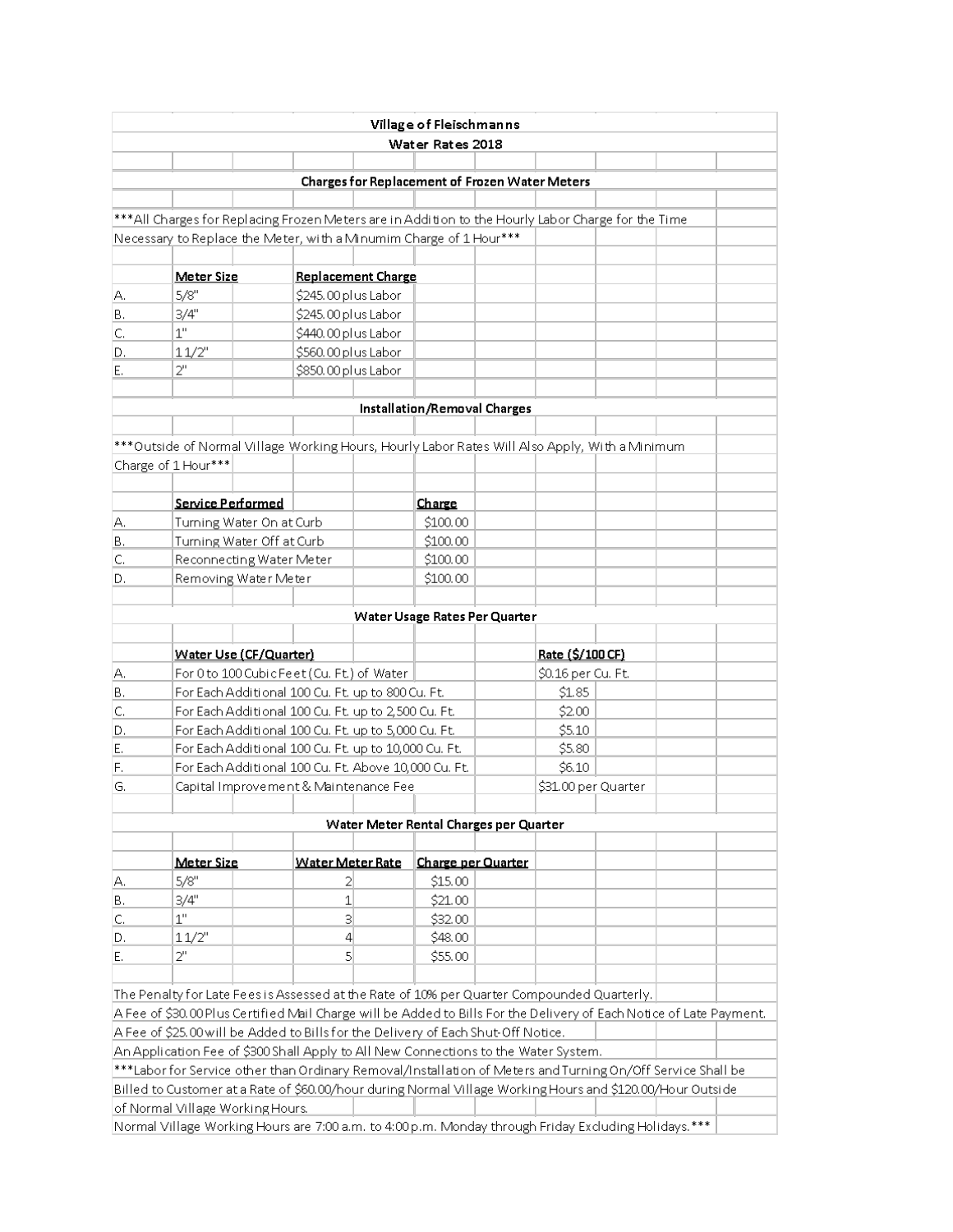Motion made by Don Kearney to purchase Flood Insurance for the Concession Stand at the ballpark, Seconded by David Yates, all Aye, Motion Carried.

Motion made by David Yates to accept the Treasurer's report, Seconded by Don Kearney, all Aye, Motion Carried.

The following letter was received by the Village via email the day of the meeting:

Unfortunately i will not be at meeting to read this myself - I am requesting the following letter be read at public meeting and entered into the minutes.

Dear Mayor and board members,

I am requesting that the board take steps for the removal of Christopher Plante as the code officer for Fleischmanns

He is not working in the best interest or safety of this village -

This is clearly evident by the investigative article regarding the building at 1112 Main Street which appeared in the Catskill Mountain News Nov 22, 2017

My own personal opinion is that a bribe took place - I do not have proof but Mr. Plante's actions are suspicious.

There have also been issues related to approval for/or lack of approval for permits at the Northland Hotel.

The code officer role is one in which the public is entrusting an individual to make decisions and evaluations which are safe and where everyone is being treated on am equal playing field. This entire incident is very damaging our image and reputation as a village.

When transactions are not handled honestly here - it hurts out reputation as a village.

If Mr. Plante is not removed from office then we are giving him a pass which he does not deserve.

If we allow him to continue in his position it sends a message that nobody cares and over time people are going to leave - the village will become a ghost town except in the summer - this can easily happen and it would be terrible.

I do not want to leave and there are others who feel the same way.

If we do not stop this kind of thing from going on then the consequences are going to be dire.

Fred Woller's suggestion about not giving building permits to people who owe taxes should be taken very seriously - I publicly supported it at a prior

village board meeting - even suggesting not to give permits regardless of how far behind the taxes are